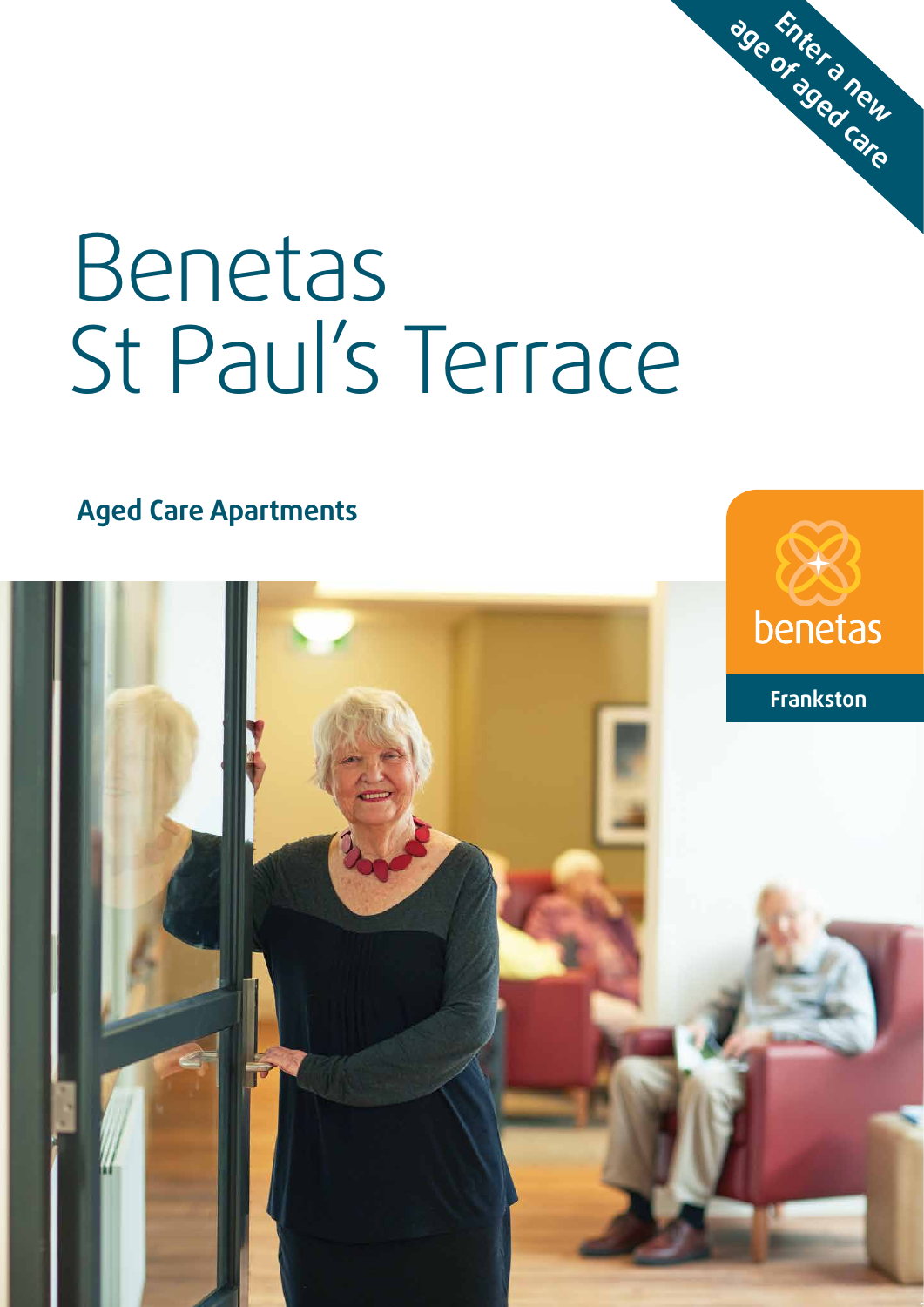

From an elevated Frankston South location, Benetas St Paul's Terrace residents can be inspired by sweeping Port Phillip Bay and city views from open-air terraces. We offer a fresh approach to aged care where smaller groups of eight residents live in their own premium apartment style accommodation. This innovative approach to aged care means residents can make more personal choices and form closer relationships in familiar surroundings that feel closer to home.

## Residents' accommodation

Our 10 beautiful apartments each contain eight private suites, providing the latest in contemporary accommodation for up to 80 residents.

Every resident's room has a personal ensuite bathroom with automated entry lighting, a view of gardens, courtyards or a bay panorama.

There is also space for residents to bring some of their own furniture and treasured keepsakes.

Connection services for a TV and phone are also available to residents.

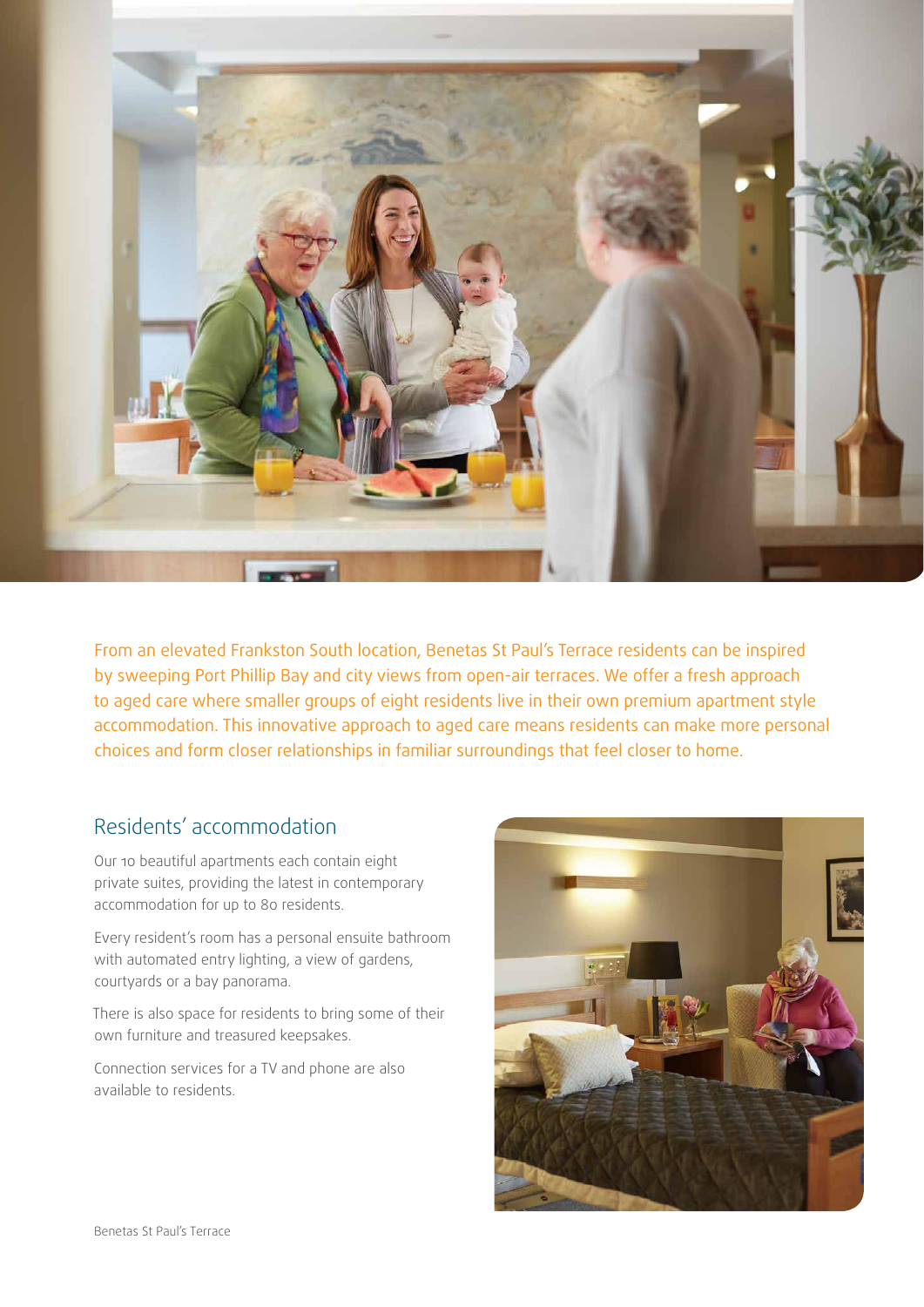# Dedicated support

Our staff are focused on supporting residents, guided by our values of respect, responsibility, community and spirit.

Benetas St Paul's Terrace staff are highly qualified and experienced. Clinical support from an in-house Registered Nurse (RN) is available at any time, day or night.

With dedicated primary carers for each smaller resident group, caring is much more personal and engaging, allowing more self-determination and choice for residents.

This brings a greater degree of consistency into residents' lives.

## Closer to home

Apartment-style accommodation enables each group of only eight residents access to their own first-class amenities including a relaxing lounge, bright open-air courtyards and terraces, an accessible kitchen with pantry, and a family-style dining room.

Residents' rooms are only a short distance from their social areas, doing away with long corridors and the remote accommodation areas of traditional nursing homes.

# Be yourself

Providing an intimate home-like environment, our aged care apartments are specifically designed for smaller groups of residents. We understand everyone is different. Our exciting new way of providing aged care allows our residents more individual freedom to choose how they live each day.

Our residents have the opportunity to participate in regular bus excursions, visiting musicians, movie screenings, exercise classes and regular 'happy hour' social evenings. We also celebrate various cultural and special events throughout the year. Visitors are, of course, welcome to join in special celebrations and events at Benetas St Paul's Terrace.

# Freedom of choice

With smaller groups of residents, there is far more flexibility to make choices about meals prepared by our expert cooks, and preferred times for meal service.

Each group has an accessible kitchen, including a pantry, where there are provisions for residents to make snacks for themselves, with each other or with visitors.

A private dining room is available for celebrations and more intimate family gatherings.

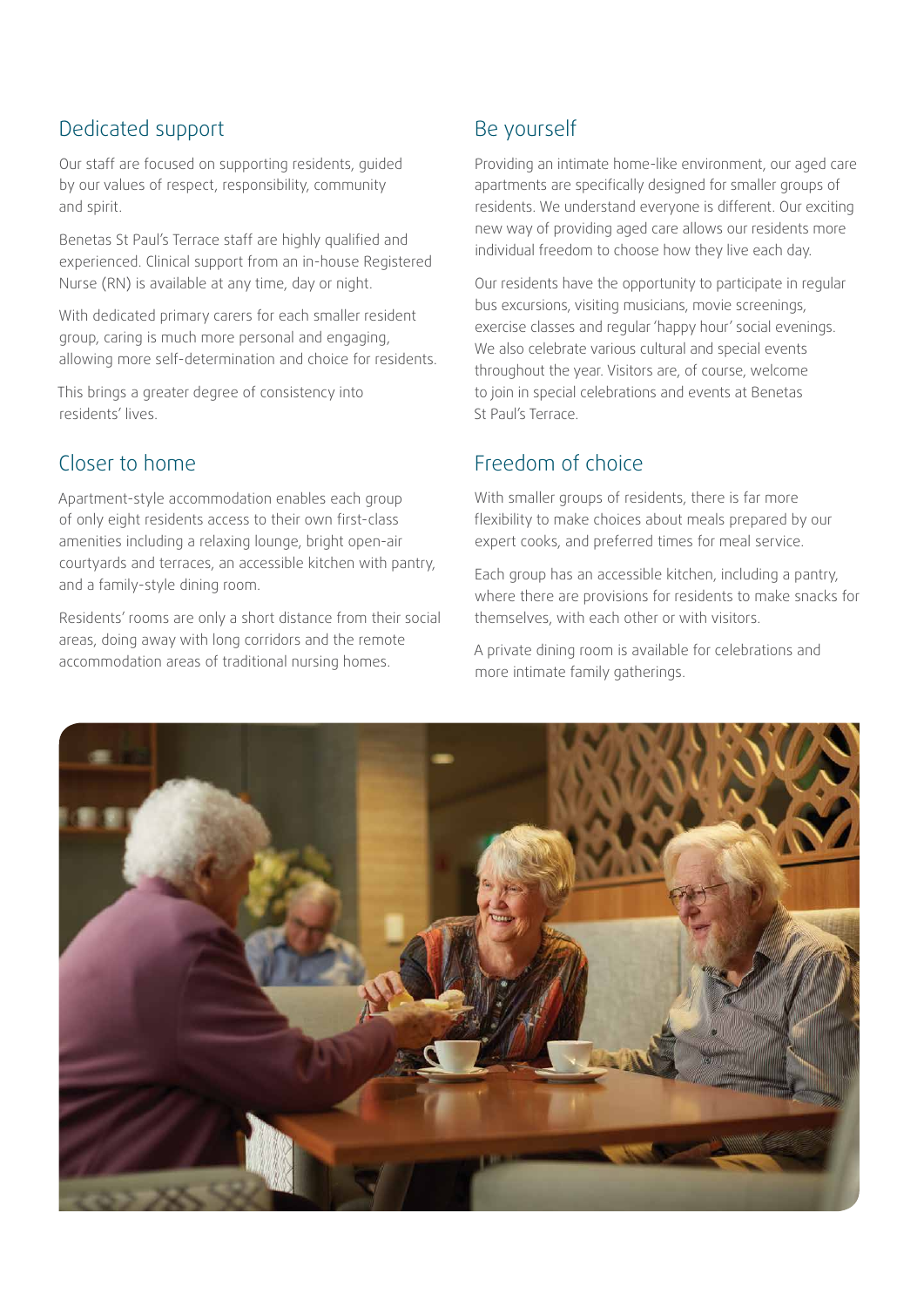## Benetas St Paul's Terrace

#### **Overview**

- ✓ Apartment-style living
- ✓ State-of-the-art emergency monitoring
- ✓ 24/7 registered nurse on duty
- ✓ Specialised dementia and memory loss support
- Palliative care
- ✓ Innovative technologies

#### **Services**

- Beauty salon
- Movie theatre
- Library
- Café
- ✓ Private dining room
- ✓ Activities and outings
- Community interaction

## Pastoral care

Benetas staff and volunteers offer pastoral empathy in their roles by listening to, and being there for, residents. Our specialist team of non-denominational Pastoral Care Practitioners provide individualised, ongoing spiritual and emotional support. In addition, through our Lifestyle Program, residents' chosen faiths are supported with church and chaplaincy services through our worship and reflection spaces.

## Costs and fees

Benetas is dedicated to ensuring value and quality aged care services. While the government subsidises a range of aged care services, residents may be required to make a contribution to the costs of their care. Our qualified Aged Care Advice staff will discuss your particular circumstances to determine the fees and costs you will need to pay.

As a not-for-profit, Benetas is committed to providing accommodation to ensure Victorians have access to the services they need.

For pricing information, please refer to the Benetas Pricing flyer, visit our website or call **1300 23 63 82**.

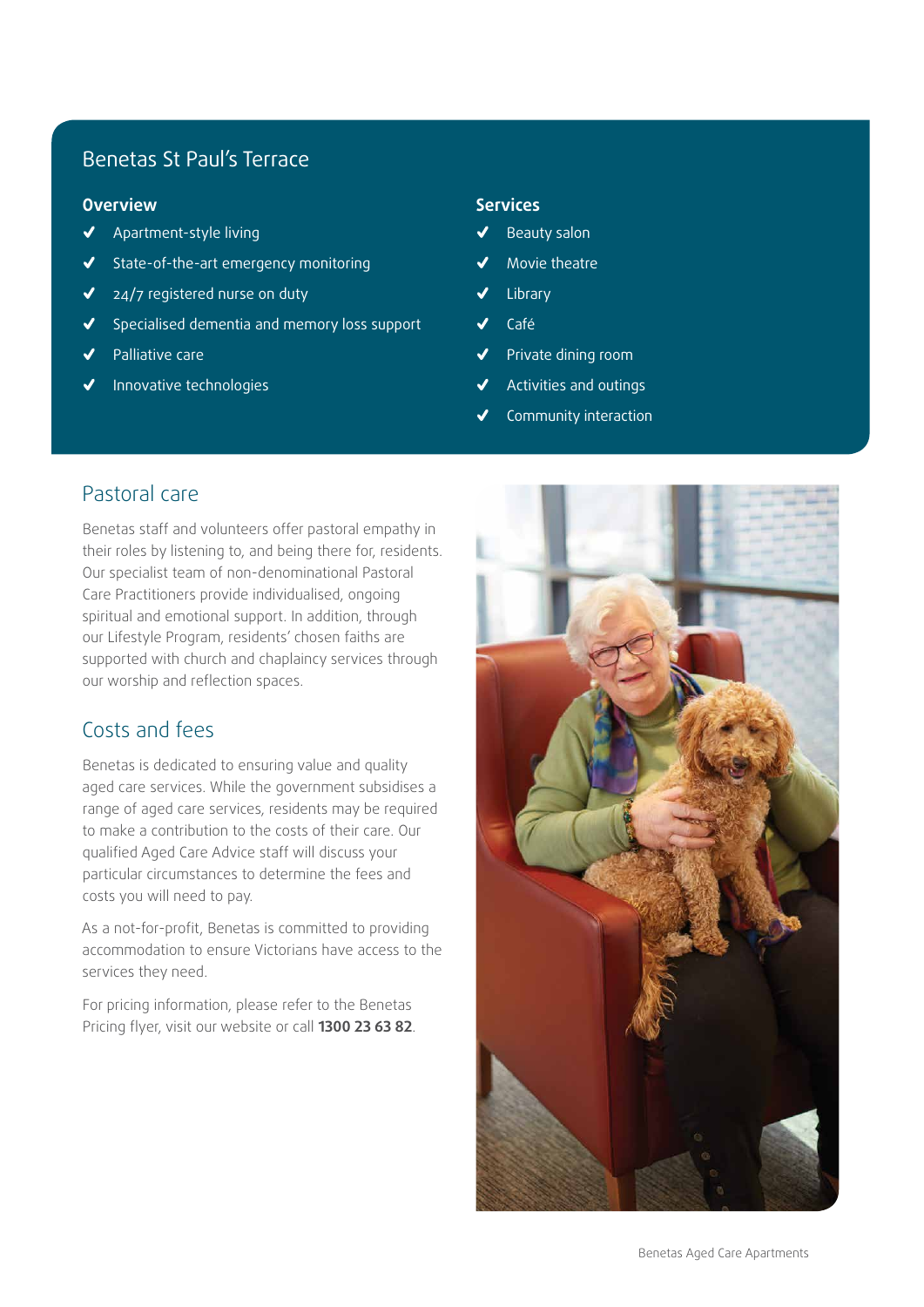Benetas St Paul's Terrace offers premium aged care apartment-style living, with open-air terraces, and sweeping bay and city views.